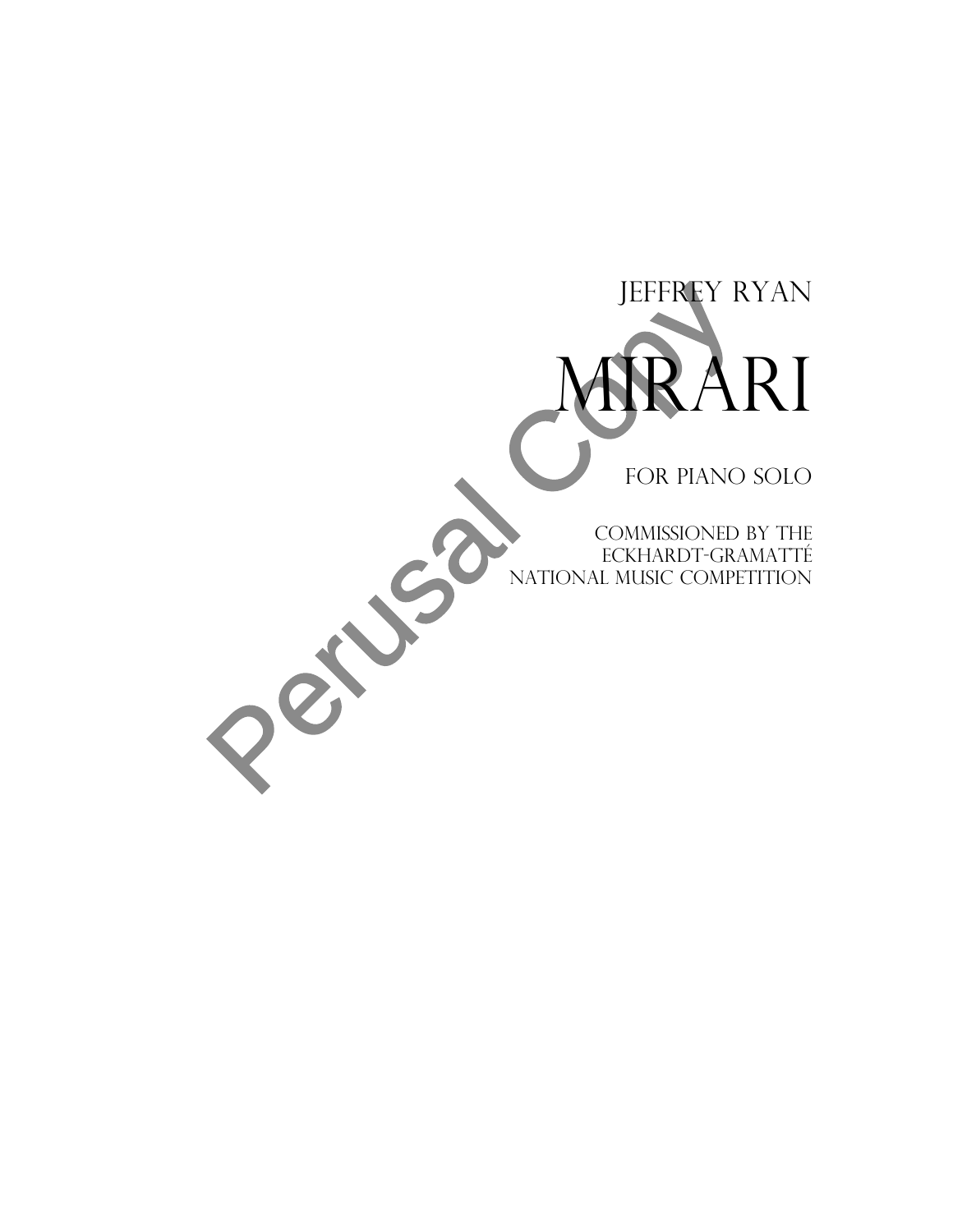### *Performance notes:*

The seven movements of *Mirari* are not in a prescribed order. The performer chooses the order of the movements, keeping in mind issues such as character, pacing and dramatic flow, in order to create a kind of miniature concert programme. Each movement is played once only. There are 5040 possible permutations.

Total performance time is ca. 10 minutes. Approximate timings for the individual movements (in alphabetical order) are:

The intervention of *Secure Copyright Copyright Copyrightation*<br> *Condowana (Bunda Cliffs)* 1:15<br> *The Invention Of Zero* 1:00<br> *Platypus* 1:25<br> *Chis Is A) Work Of Fiction* 1:40<br> *Chis Is A) Work Of Fiction* 1:40<br>
verment *Acromion* 1:00 *Gegenschein* 2:30 *Gondwana (Bunda Cliffs)* 1:15 *The Invention Of Zero* 1:00 *Platypus* 1:25 *Spring Tide* 1:00 *(This Is A) Work Of Fiction* 1:40

Each movement is two facing pages long, so that there are no page turns required within a movement. Movements are performed *attacca* unless otherwise noted.

Pedal markings must be carefully observed. Most movements do not have a blunt ending, but sustain with pedal; in these cases the sustain pedal should be held to elide with the following movement. The beginning and end of each movement have alternate pedal markings in parentheses to show these elisions.

Though courtesy accidentals are frequently used, accidentals apply only to their specific staff and octave, and in metred music are cancelled by the barline.

### *Programme note:*

*"We should always endeavour to wonder at the permanent thing, not at the mere exception. We should be startled by the sun, and not by the eclipse. We should wonder less at the earthquake, and wonder more at the earth."* (G.K. Chesterton)

"Mirari" is a Latin word meaning "to marvel at". The seven wonders that comprise this collection of miniatures for solo piano are inspired by things that amaze me: the complex interconnected systems of the body (*Acromion*); the unknowable vastness of the universe (*Gegenschein*); the slow but constant movement of the continents under our feet (*Gondwana (Bunda Cliffs)*); the elegance of mathematics (*The Invention of Zero*); the diversity of lifeforms, each as evolutionally advanced as it has ever been (*Platypus*); the visible power and effect of the Sun and Moon (*Spring Tide*); and the infinite ability of human imagination to create entire new worlds (*(This Is A) Work of Fiction*).

*Mirari* was commissioned by the Eckhardt-Gramatté National Music Competition as the imposed work for the 2016 competition.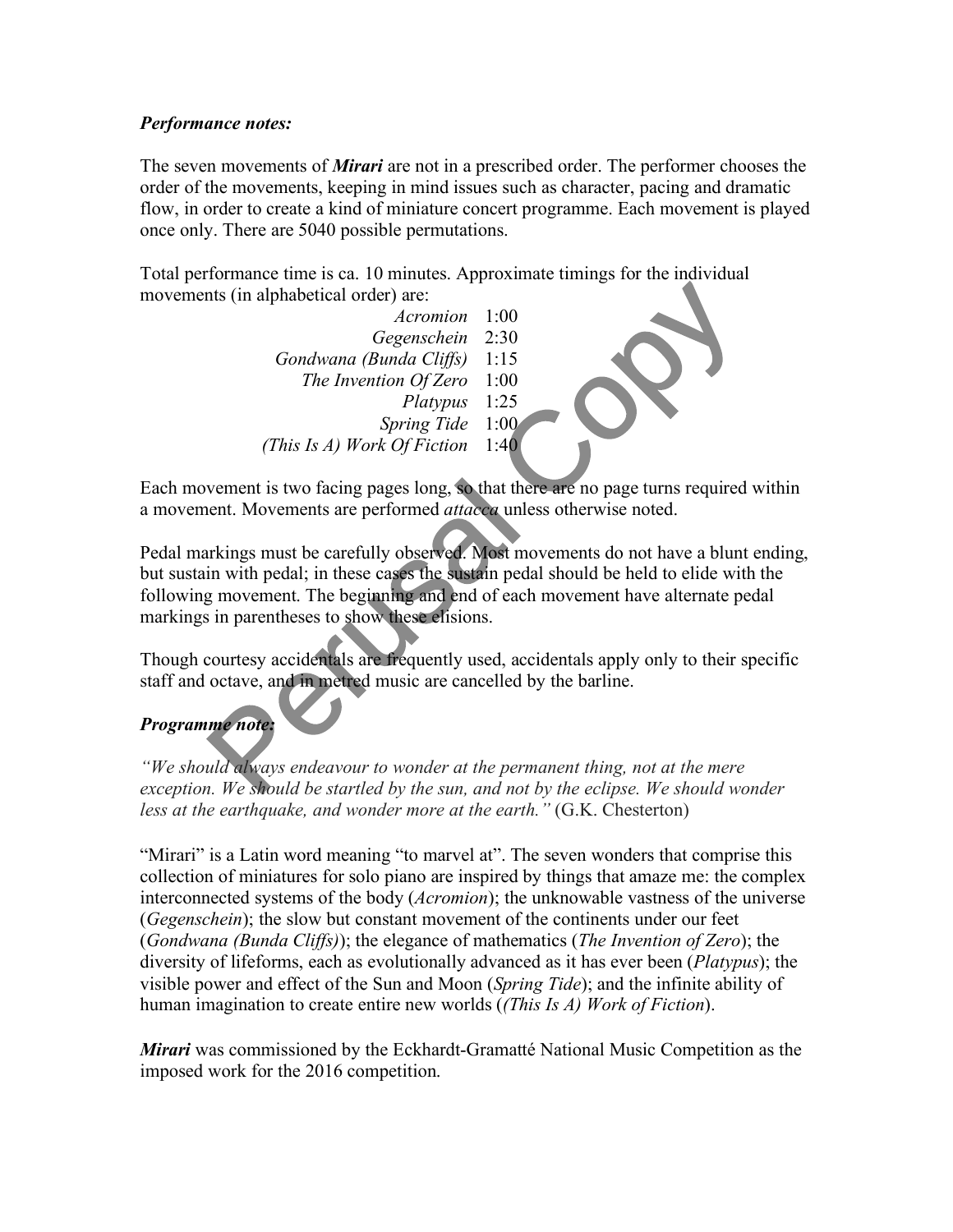





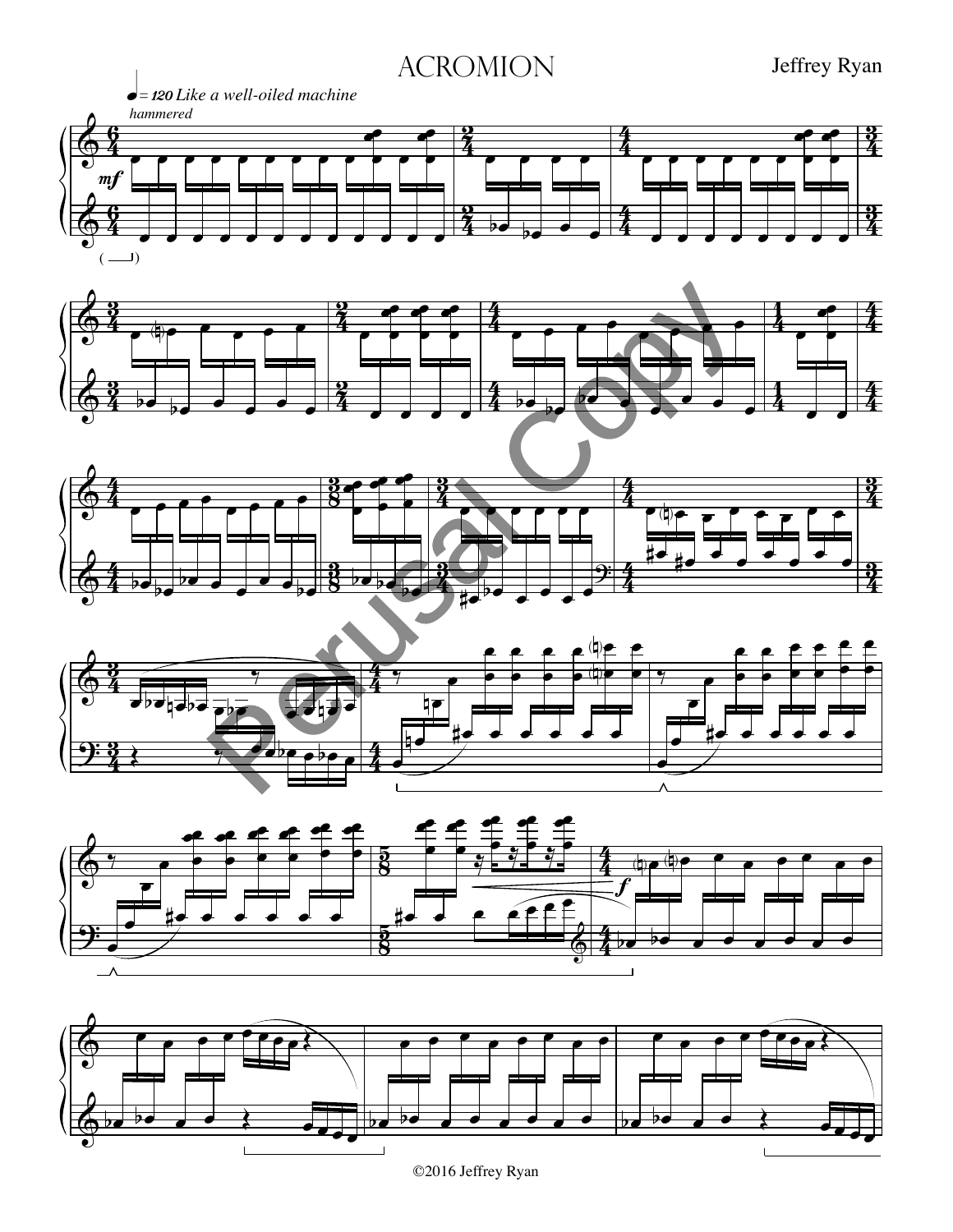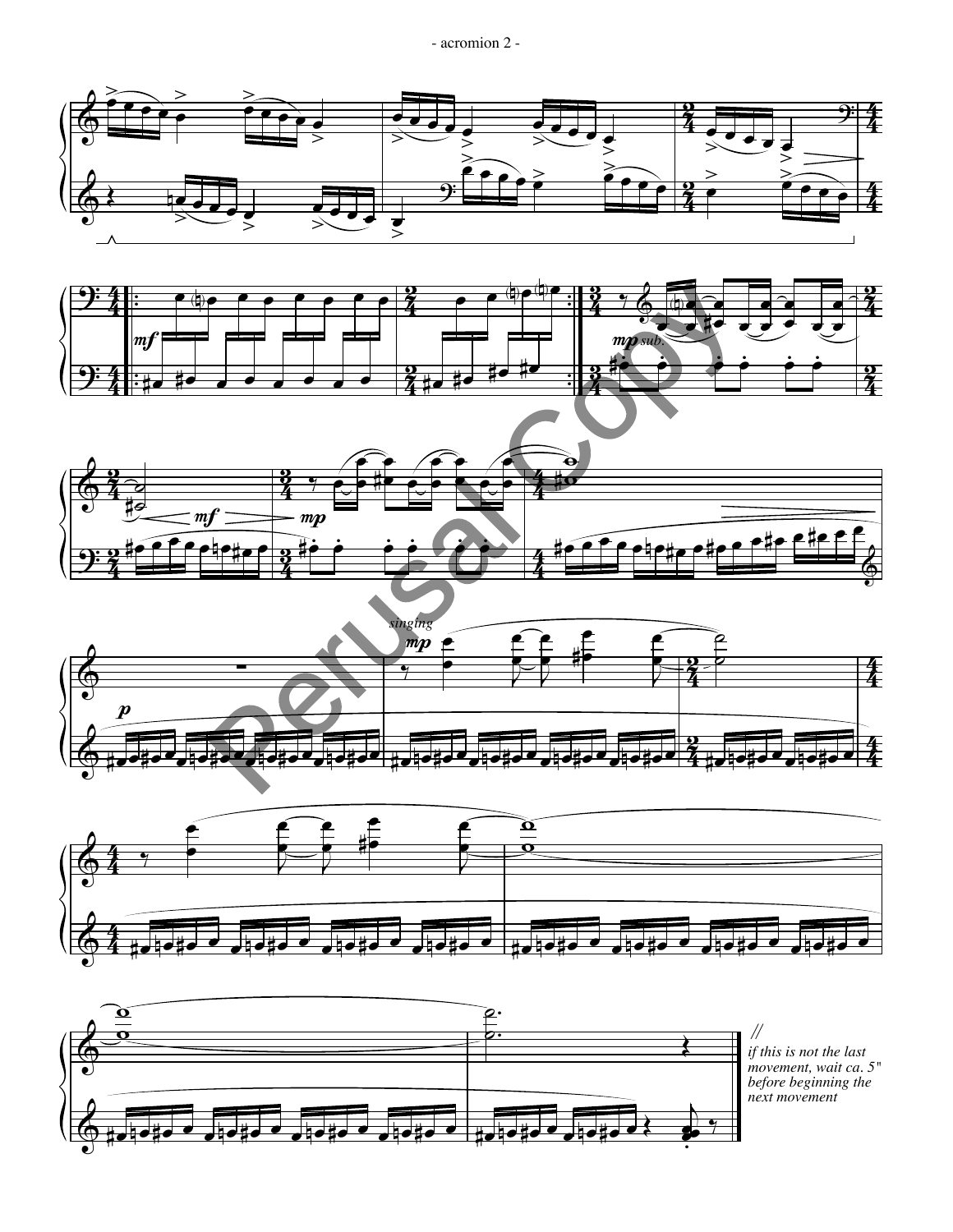

<sup>©2016</sup> Jeffrey Ryan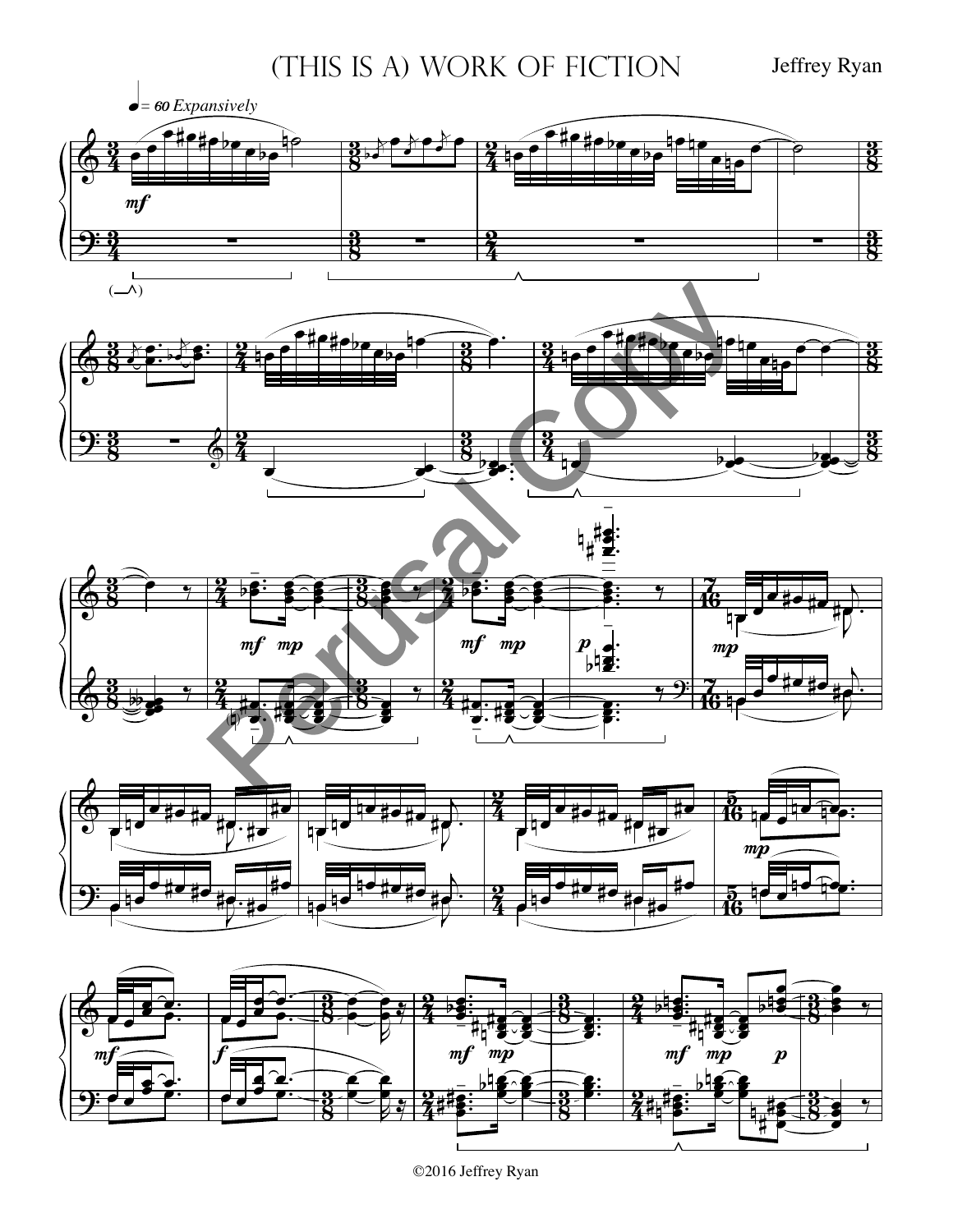#### - work of fiction 2 -









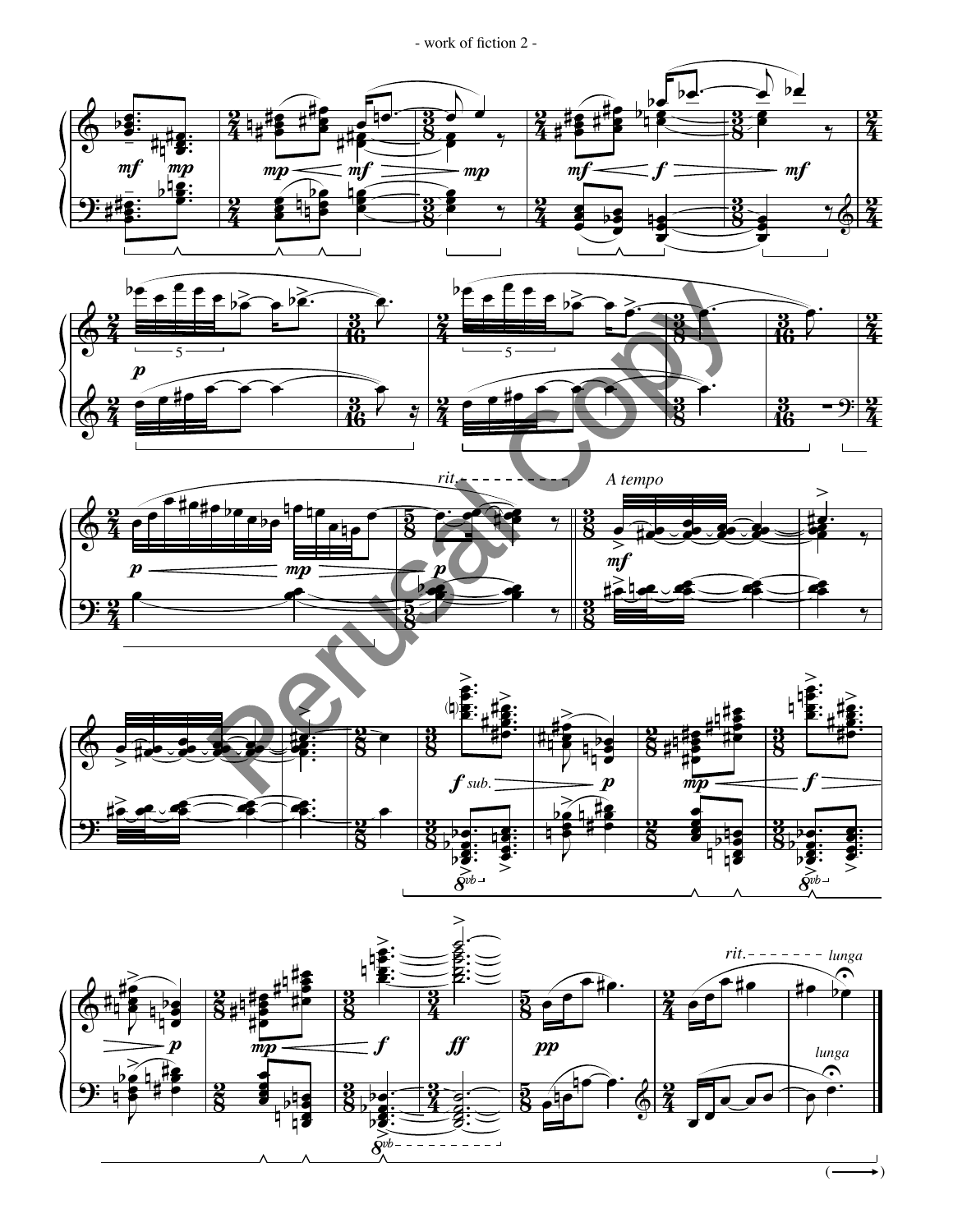## GEGENSCHEIN Jeffrey Ryan

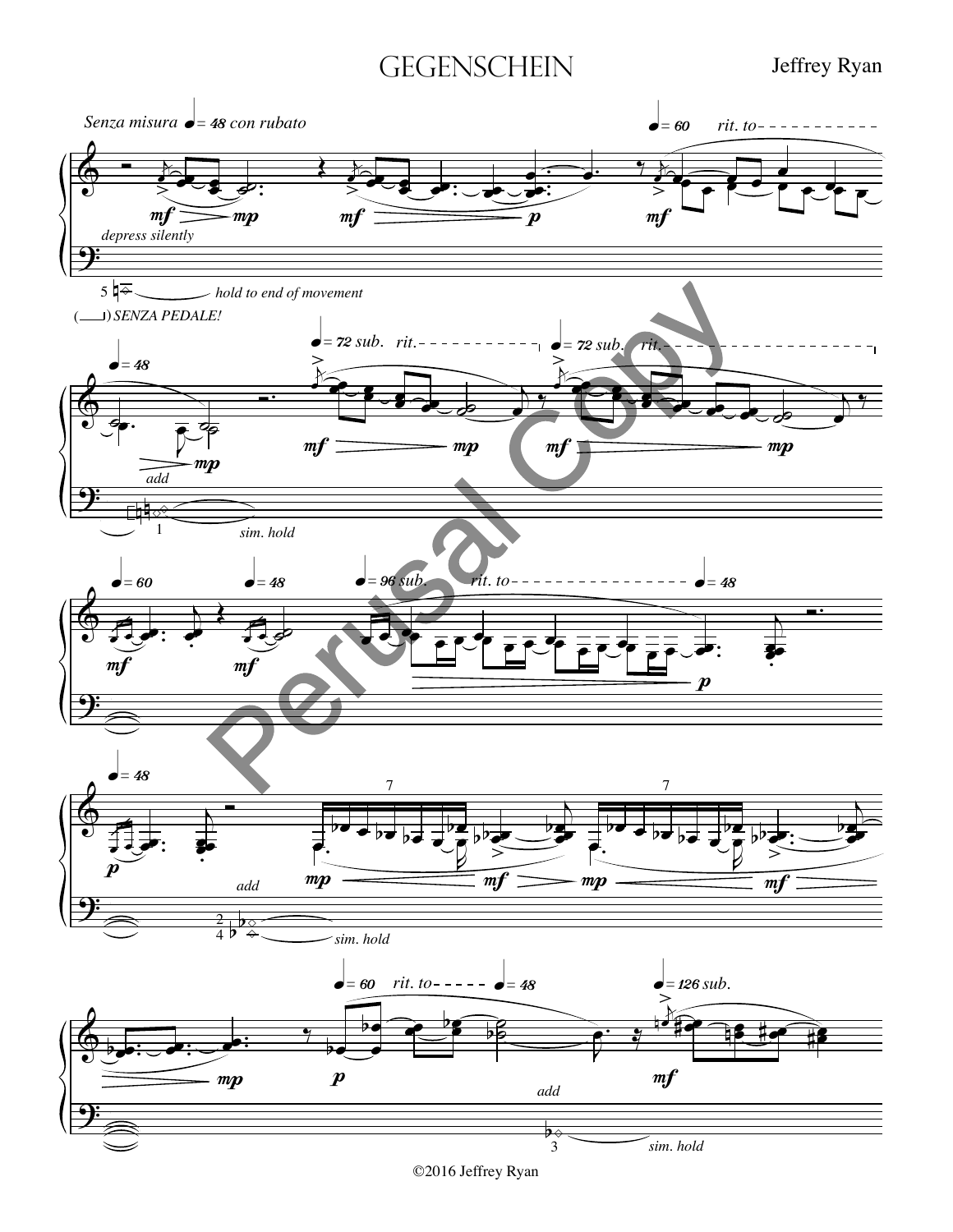- gegenschien 2 -

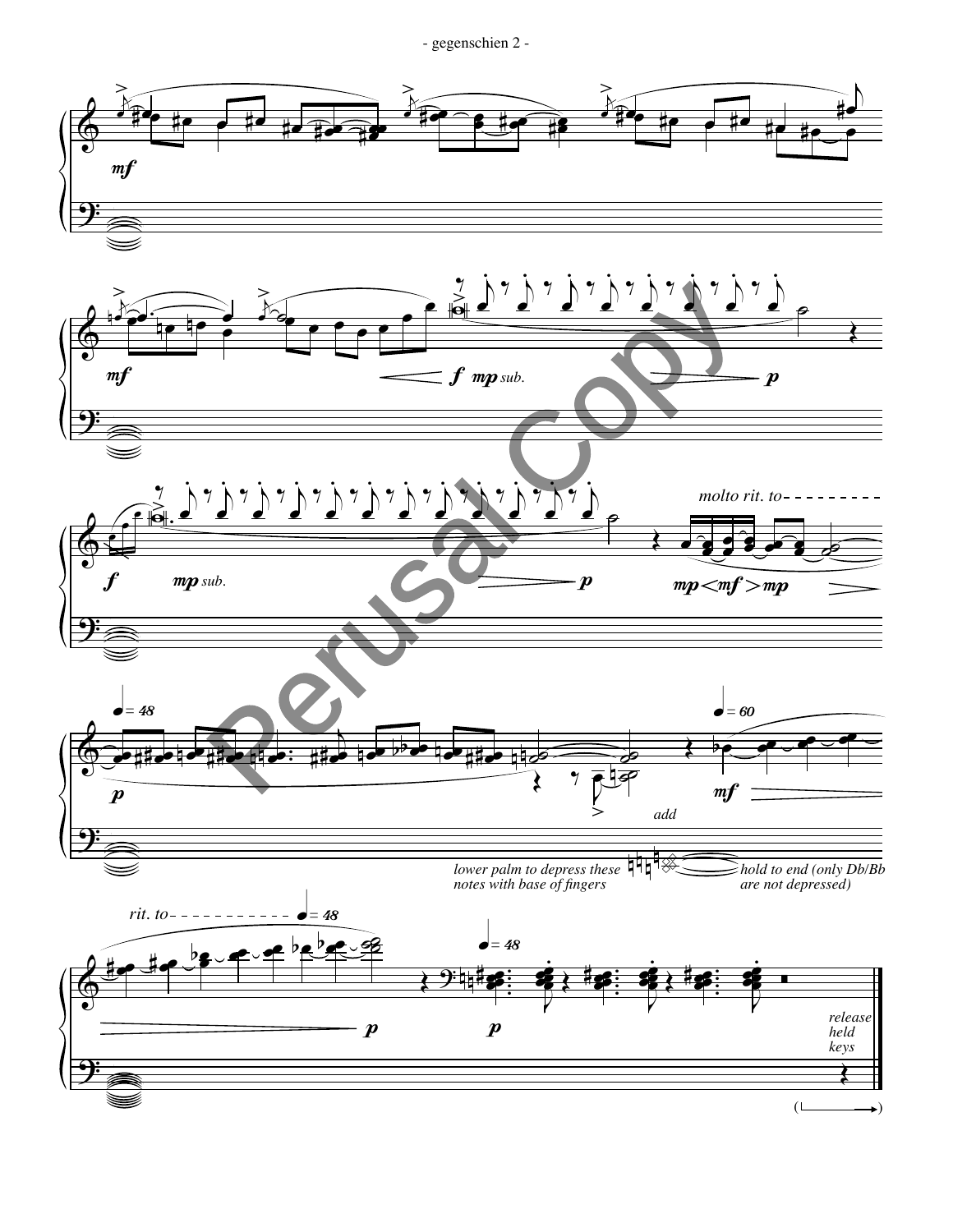











<sup>©2016</sup> Jeffrey Ryan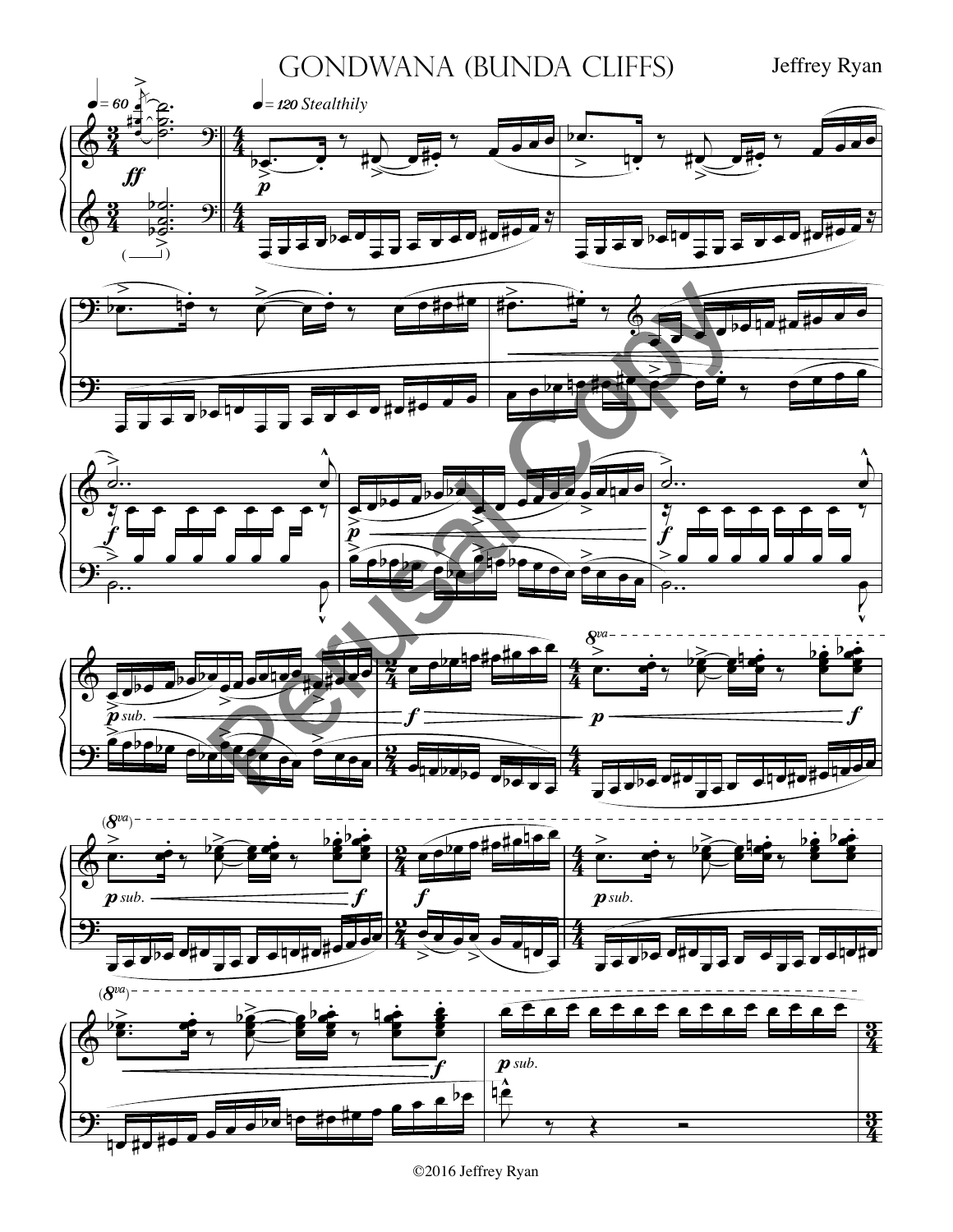









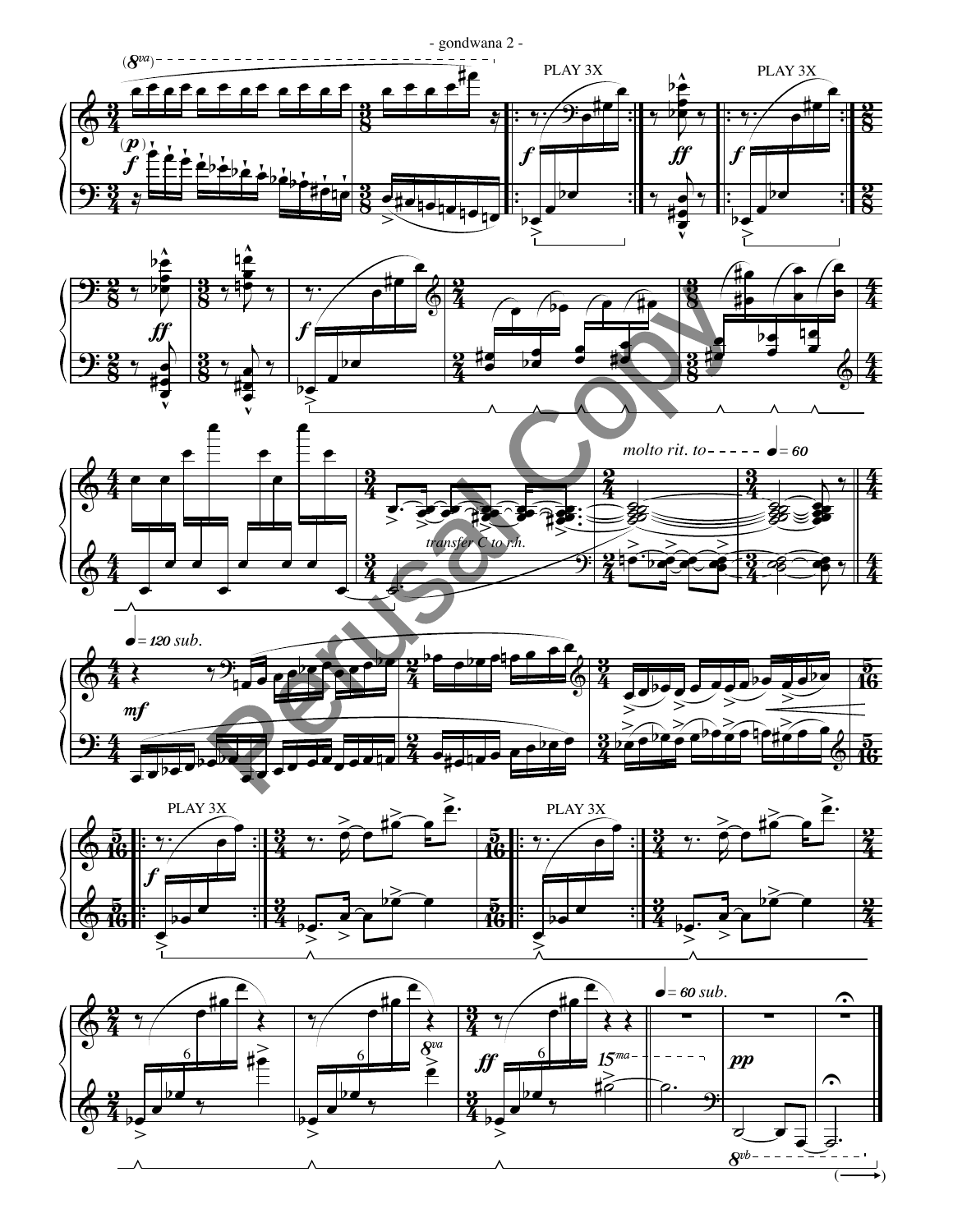PLATYPUS Jeffrey Ryan



©2016 Jeffrey Ryan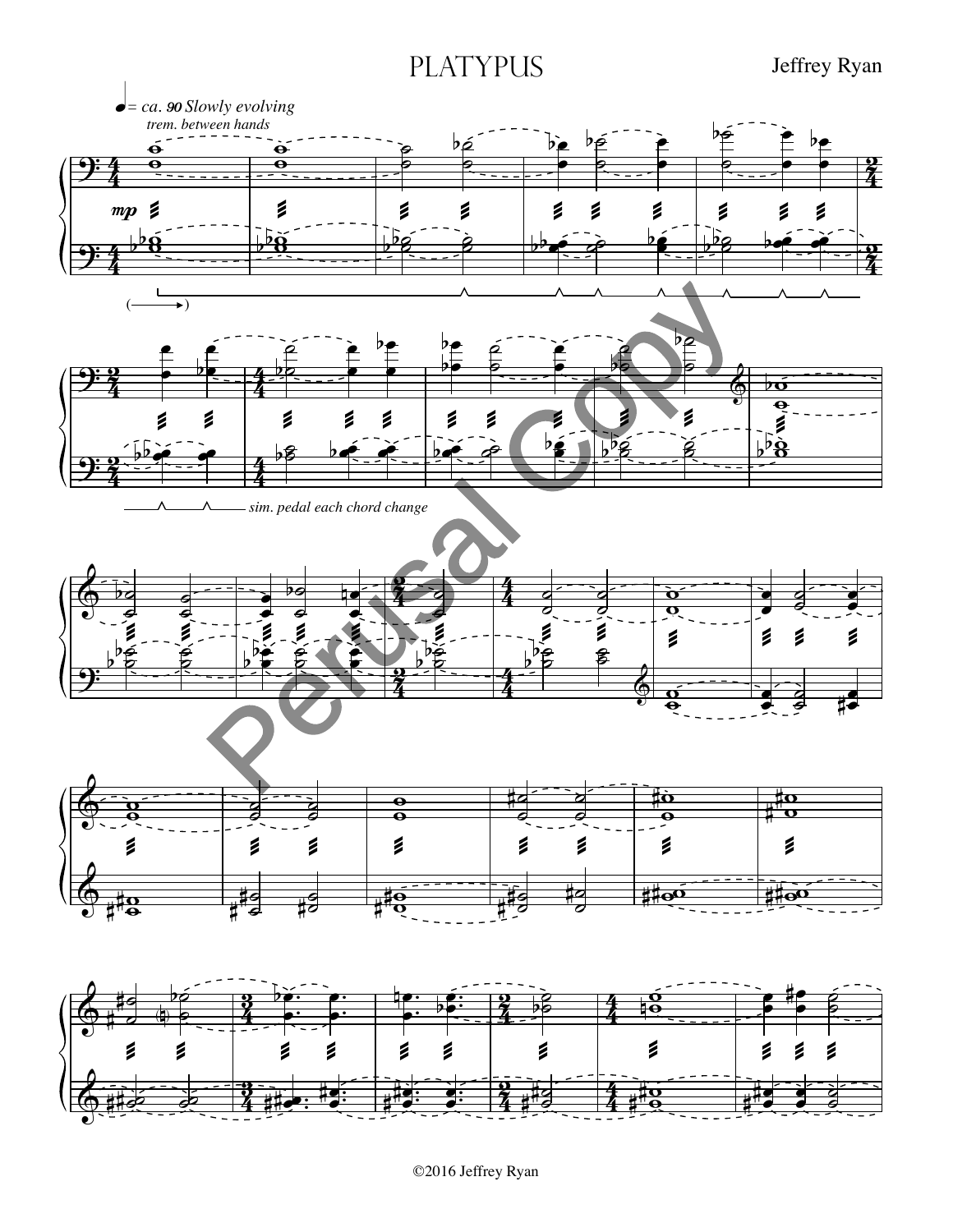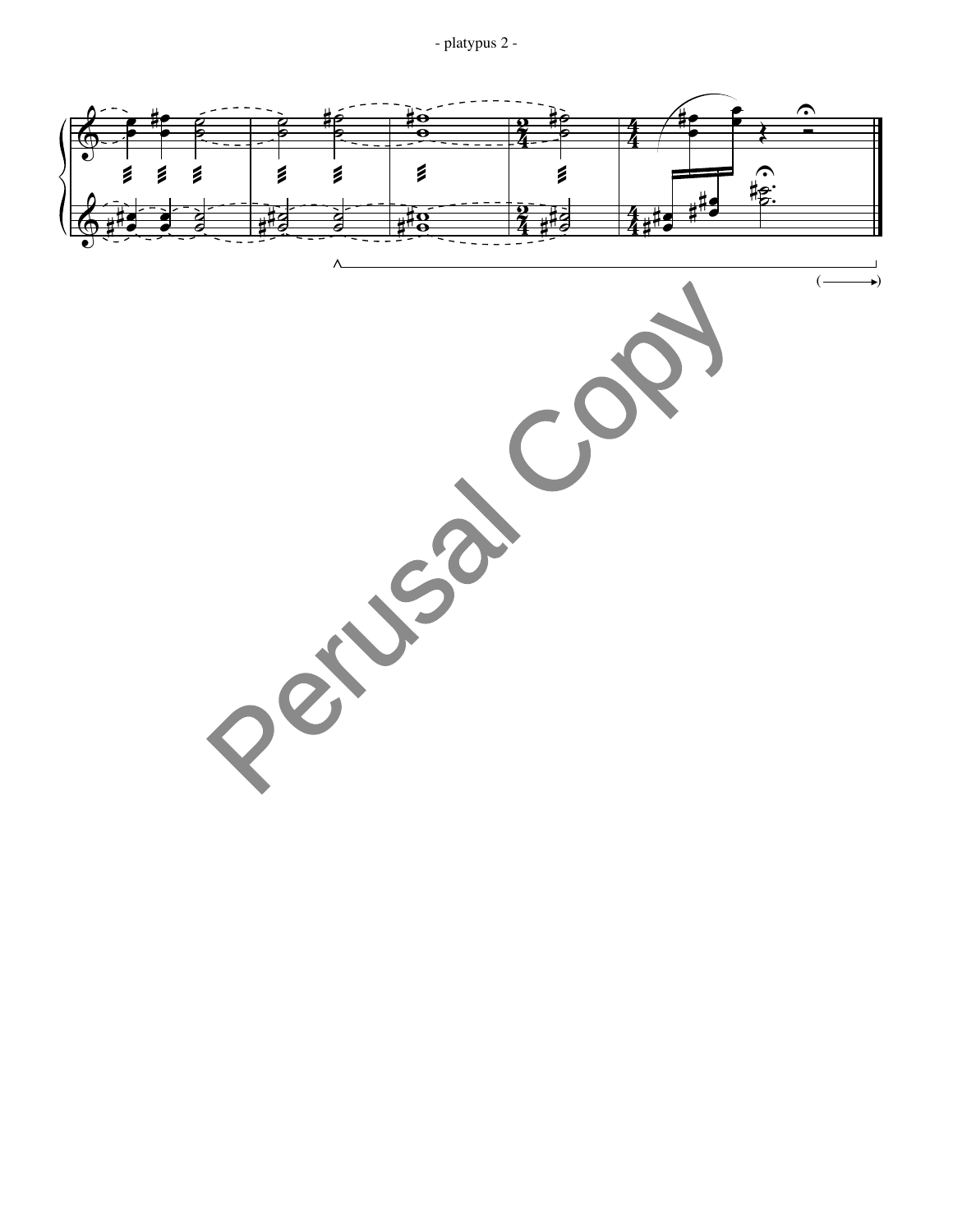# SPRING TIDE Jeffrey Ryan



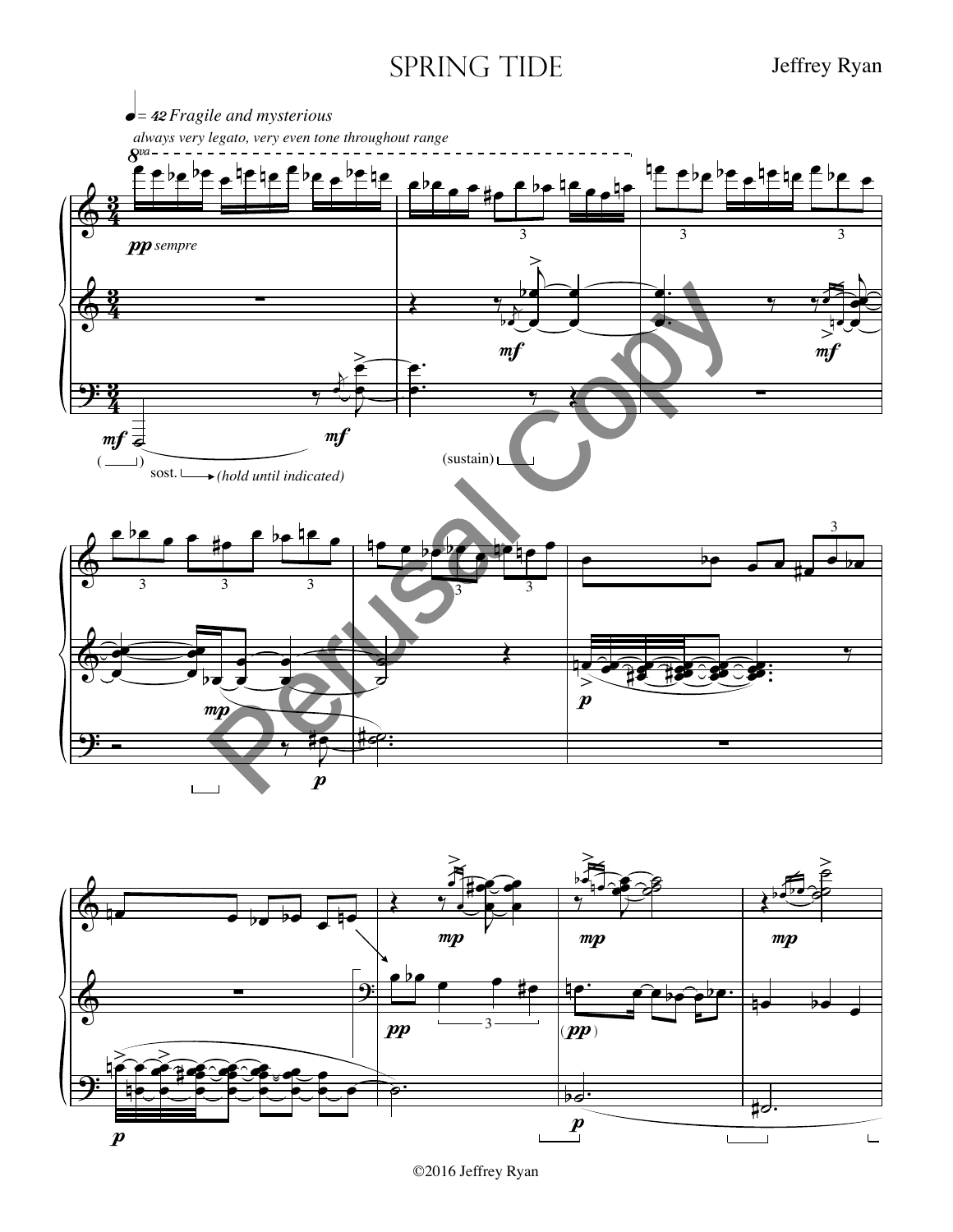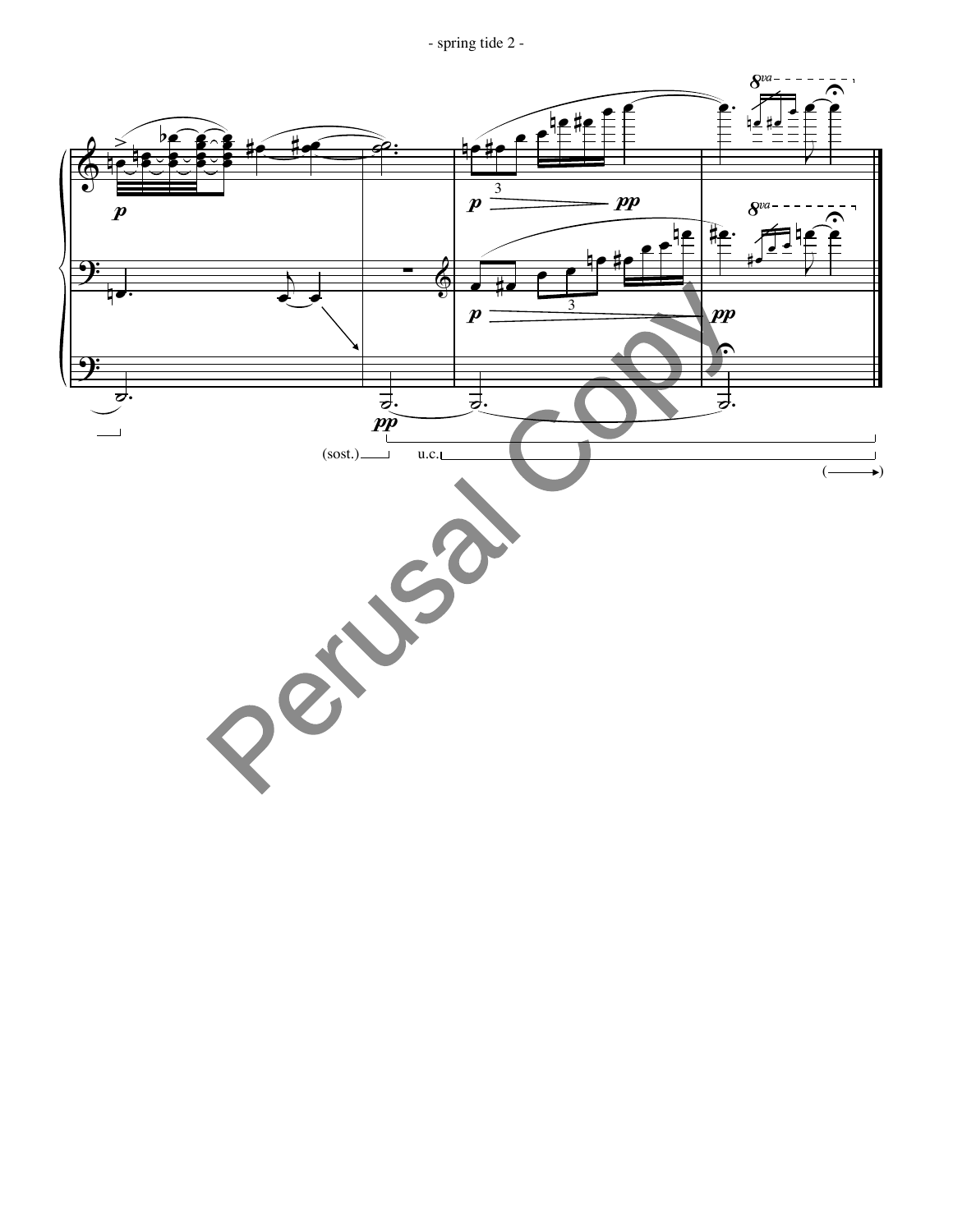

<sup>(</sup> ) *SENZA PEDALE!*